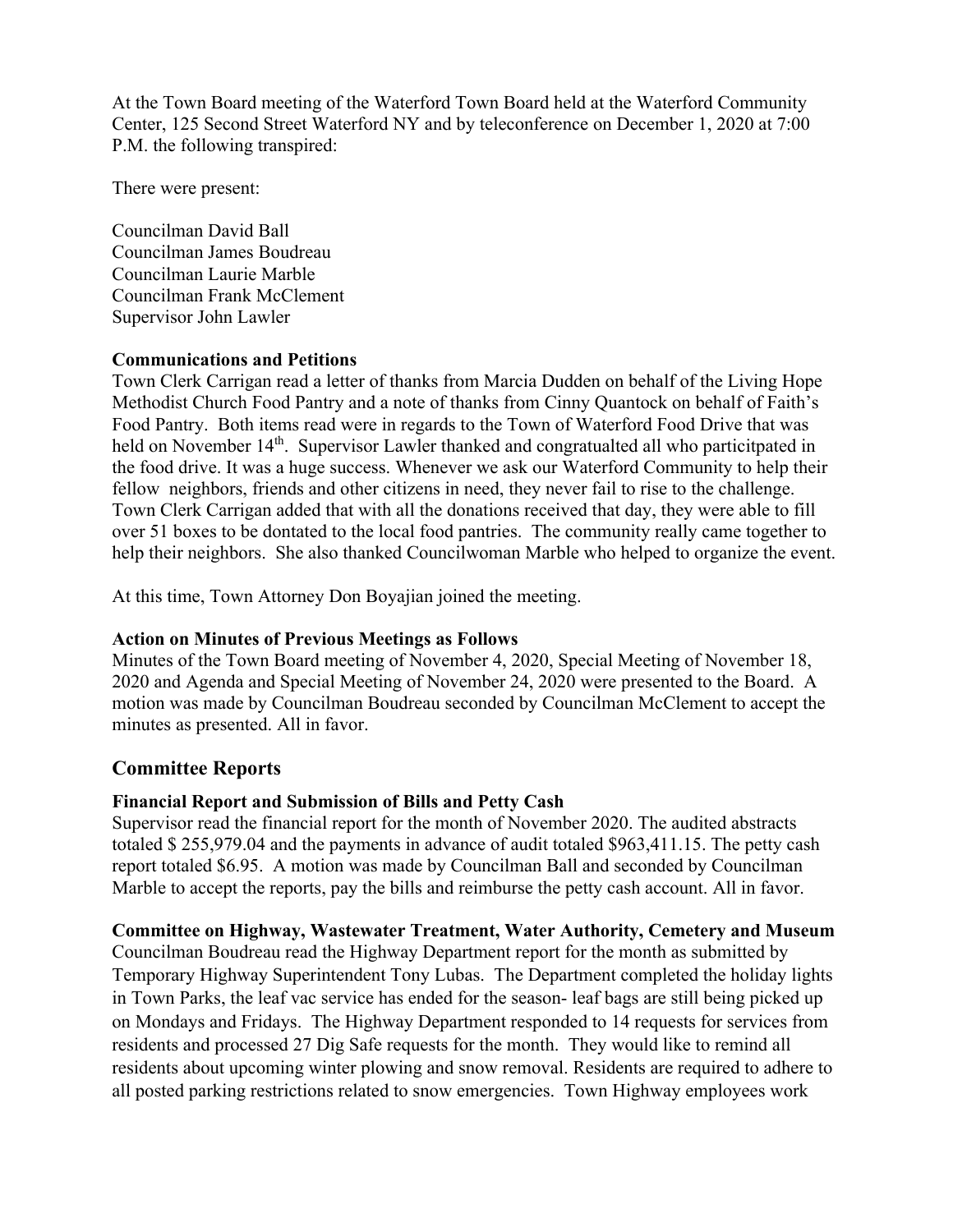very hard to keep our streets as clean and safe as possible throughout the winter months. No one wants to have their car towed, but unfortunately, if needed for public safety, we will be required to do so. Please be mindful of all snow emergencies and posted signs. Snow Emergencies will be sent to the local media and posted on the Town website and Facebook page. If you have any questions call the Highway Garage at 518-235-3413 and speak with Tony Lubas.

Councilman Boudreau then read the monthly report from the Waterford Water Commissioners. The water works delivered approximately 30,090,000 gallons of water during the month. Staff completed 29 dig safe utility locates and 103 service calls. The staff calibrated and maintained equipment, completed monthly water testing and completed meter reading. Please be advised that as we enter the Fall and Winter season any support that can be provided by the community to help clear hydrants for emergency use would be greatly appreciated.

The Councilman then went on to read the Wastewater Department report for the month as submitted by Operator Crag Falcone. They removed: 6,000 gallons of sludge to Albany County 50,000 gallons of sludge to Saratoga County. They answered 3 alarms -1 from phone line issues -1 from power -1 from high flow. They performed normal maintenance: Checked all pump stations and cleaned floats as needed. Continued maintenance of outside grounds, equipment, and vehicles. Removed influent primary grease from primary tanks and weirs on weekly basis. Worked with Jersen construction on the James Drive and Murray Avenue airlift pump station replacement projects. Finished installation of the new road side final clarifier cross collector motor, sprocket and chain and put the tank back in service. Assisted with #7 Suncrest Drive lateral issue fix. Disconnected and winterized the effluent lines and sprayers on the treatment plant primary and aeration tanks for the season. Removed the Ultraviolet Disinfection system for the winter non-swimmable season. Cleaned out the roadside grit chamber with the Vac truck. Worked with the highway department and Riberdy contracting to clean out a lateral that had been damaged during a water service replacement excavation.

Councilman Boudreau stated that both the Highway and Wastewater Departments completed their CPR training this month.

Councilman Boudreau then gave an update from Historian Russ Vandervoort. Russ helped identify a picture from the American Legion and researched information on a bottle discovered in the basement of a resident. He noted the passing Merle Doud, Historian and past Museum President, longtime member of Waterford.

Supervisor Lawler stated that we will jump ahead in the agenda to Councilman McClement as the microphone is located at that table already.

## **Committee on Veterans, Grants and Funding, Special Projects, Town Hall and Seniors**

Councilman McClement stated medical transportation for seniors is still continuing. There were 17 patients this month, with many cancellations, for a total of 360.1 miles. The Grocery Bus runs on Wednesday mornings. Face coverings are mandatory and there is staggered seating. If there are more than 12 shoppers, there will be a  $2<sup>nd</sup>$  trip to Hannaford. There will be two return trips if necessary, to keep social distance and allow space for groceries. 33 Seniors utilized this service for the month for a total of 84 miles. Councilman McClement reminded residents who are 60 years and older that HEAP is open. This program is available to assist low income seniors with their heating bills. Please contact Saratoga County Office of Aging for more information or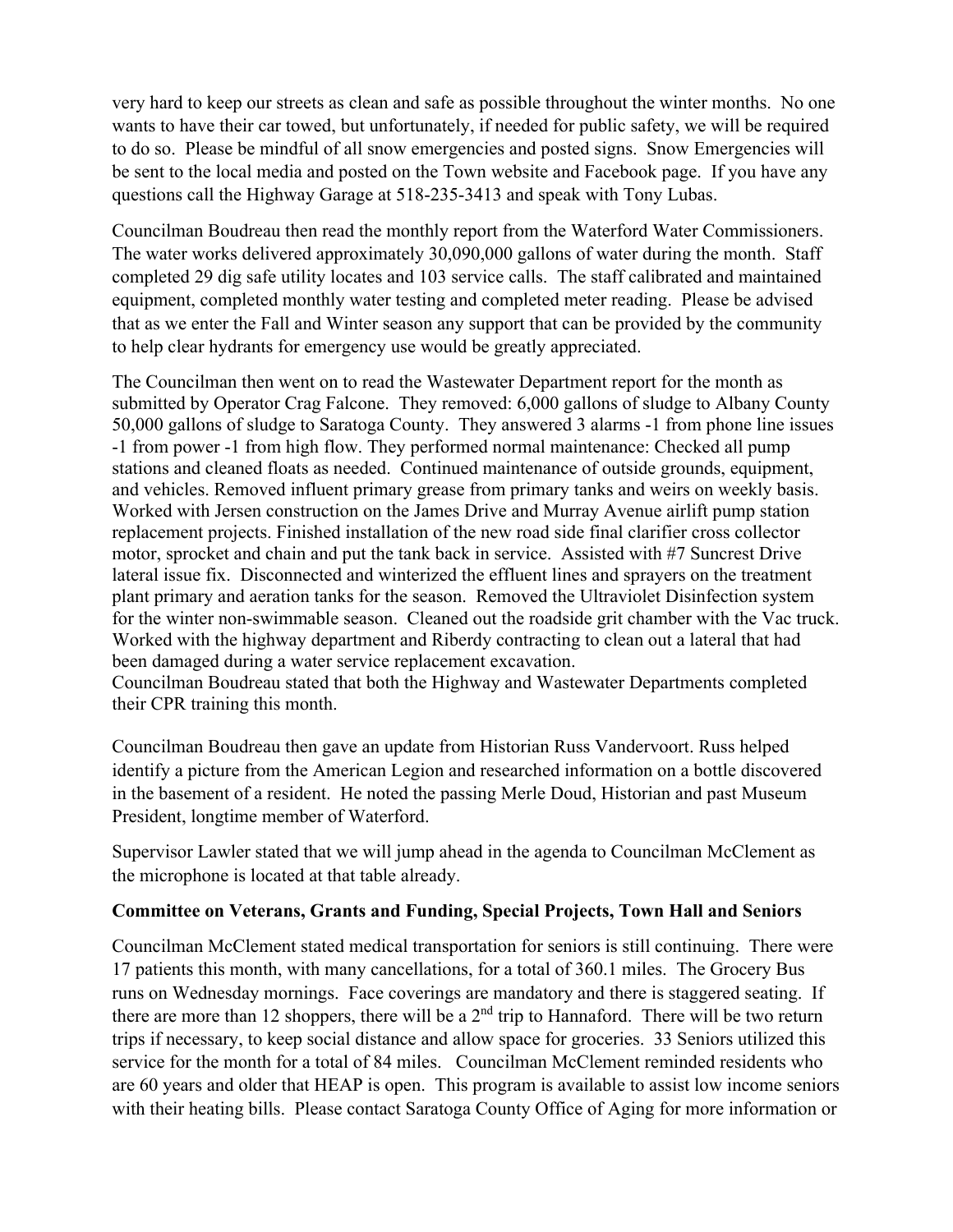to apply, 518-884-4100. The Councilman went on to say that the Office of the Aging has posted many different resources on the Facebook page for seniors. He will share this page to the Town of Waterford Facebook page. There are volunteer opportunities available through Carelinks, Saratoga Building, etc. contact Office of the Aging for more details.

Supervisor Lawler added that HEAP, the Homeowner Energy Assistance Program, is available to residents who need financial assistance to heat their homes. There is money available in the program and he encourages anyone who is in need of financial assistance to contact the Office of Aging or Councilman McClement. This is an important program, and now, more than ever, we want to make sure our residents are safe and have the financial means to heat their homes.

#### **Committee on Public Safety, Emergency Services, and Liaison to Village**

Councilman Ball stated that he had the honor and privilege of serving with Merle Doud as Village Trustee for many years. He was a man who had great passion and concern for his community, both the Village and Town. He will be missed.

Councilman Ball went on to speak of the Police activity report for the month as well as other activities within the department. There were 19 arrests for the month and 19 Animal Control reports. There were 100 motor vehicle tickets issued within the Town and Village. There were over 500 calls to the Police Department, this was a very busy month. The Department has stepped up traffic enforcement in both the Town and Village in the past few months. Traffic enforcement activities consist of what we observe as well as inquiries from members of the community about their neighborhood concerns as well. This has involved particularly Saratoga Avenue There were 38 EMS and 5 Fire Calls for the month. The Councilman went on to say that several Officers completed their Datamaster recertifications and annual bloodborne pathogens training, all officers completed annual night fire training at the Mechanicville range, there are open cases the department is working on, and the police reform process is continuing on schedule. They are in Phase II now, and questionnaires for designated stakeholders will be sent out in the coming weeks. Phase III is when the completed report is sent to the Board for review. The MOU between the Town Police Department- Council 82 and Town was executed, this will begin January 1, 2021 through December 31, 2021. Councilman Ball went on to say that the roof is on at the new 8<sup>th</sup> Street firehouse. They had hoped to be in the building in January, it seems now to be more in the second quarter of 2021. The Waterford Fire Department has cancelled their annual installation dinner due to Covid. New elections will be held in January. Northside Fire Department will hold their Commissioner election on December 12th.

**Committee on Youth, Playground, Pool, Festivals, Library, WHUFSD, and Visitor Center** Councilman Marble spoke of the Town of Waterford Decorating Contest. The contest is open to all Town and Village residents. There are cash prizes for  $1<sup>st</sup>$ ,  $2<sup>nd</sup>$ , and  $3<sup>rd</sup>$  place. Judging will be completed on December 18<sup>th</sup>. Winners will be announced on December 21<sup>st</sup>. The contest rules can be found on the Town website and Facebook page. Judges are a committee of volunteers from both the Town and Village. The Councilwoman went on to state that the Food Drive on Nov 14 was a huge success. The event was able to stock the 3 food pantries in Waterford. Mary Shannon had help from some of the local schools and food pantries making the event run smooth. Many thanks to the residents of Waterford for their support. On November 21st Toys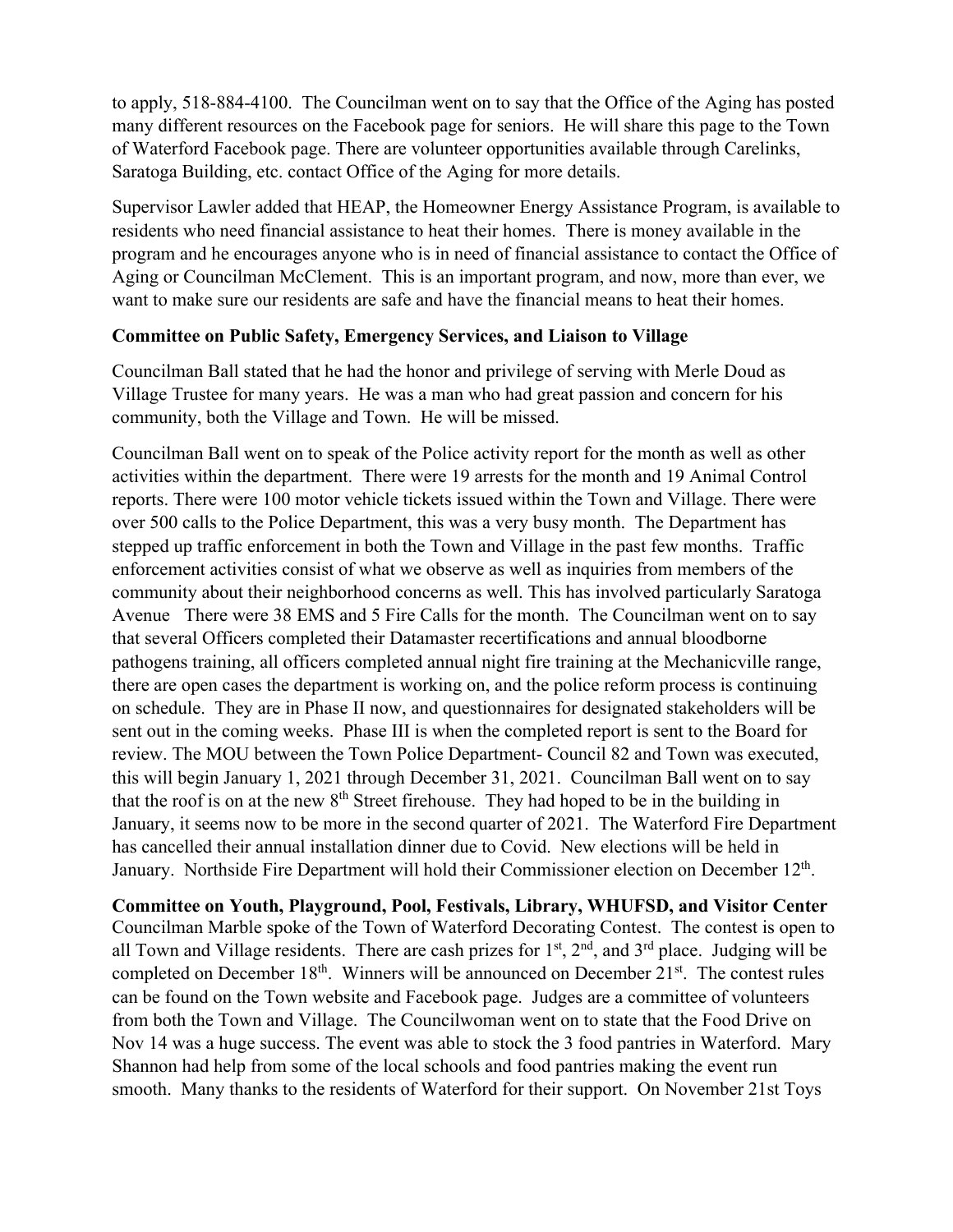for Tots had a Toy Drive at WHHS along with a food drive which was another successful event. This was in place of the Rock for Tots that usually takes place on this date. 41 children within the WHHS school district (32 Waterford and 9 Halfmoon) will benefit from this toy drive. Being a registered Toys for Tots distribution agency for 21 years as requested by the capital region Toys for Tots, and additional 24 children in areas that do not have access to Toys for Tots distribution agencies will receive toys this Christmas. This event was held at the school and they had many volunteers as well as Marines from the Toys for Tots agency.

Councilwoman Marble went on to give an update from the Waterford Halfmoon School. As of right now if allowed, the Winter Athletic Programs will start on Jan 4<sup>th</sup>. This is subject to change. Right now, the school is not designated a yellow zone but just in case that happens that are working on a testing program that would get everyone tested and school wouldn't have to close.

The Councilwoman read an update from The Waterford Library. The Library will remain a collection for donated food and personal items for our community and food pantries. Items can be dropped off Monday – Thurs from 10-5 pm and 10-2 on Saturdays. Liz will once again be doing her Gingerbread House Craft program this month, as a take and make project. Families can contact her to arrange pickup of one of the gingerbread house kits at 518-237-0891. The Library would like to thank Frank McClement and Andy Walters for facilitating the grocery bus outreach. They are happy to make arrangements for community members to access library materials via the grocery bus route. Please contact Tim McDonough at the library for more information.

Councilwoman Marble the read the monthly report from the Canal Visitor Center as submitted by Director Jeff Cleary. The Federal lock in Troy closed November 30<sup>th</sup> and is scheduled to be opening on April 1 2021. On Tuesday, November 3rd, The Hurst Harbor Center was utilized as Election District #1. There were no reported issues. On November  $20<sup>th</sup>$ , Jeff Cleary, Harbormaster attended the annual Canal NY annual mtg via ZOOM. Many discussions are underway as to best help the small businesses in the Canal corridor and planning for a post Covid world. We are in the process of developing a maintenance schedule for 2021 that will include but not limited to the continuation of our Dock Refurbishment Project. Once again, we want to thank our Volunteers and all who helped make this a successful year given the challenges we have faced. Planning is underway as we look forward with hope and optimism to a bright new year with Canalfest May 15 and 16, Steamboat meet July 3<sup>rd</sup>, and Dragon Boat festival August  $7<sup>th</sup>$ , and the return of Tugboat Roundup on Sept 10, 11, and 12.

## **General Orders**

#### RESOLUTION # 116

RESOLVED, that the property known as 21 Saratoga Avenue, (SBL# 295.12-1-60) be changed for sewer rent purposes from a four unit to a three unit as all necessary paperwork has been submitted to the Town Clerk.

Offered by Councilman McClement Seconded by Councilman Boudreau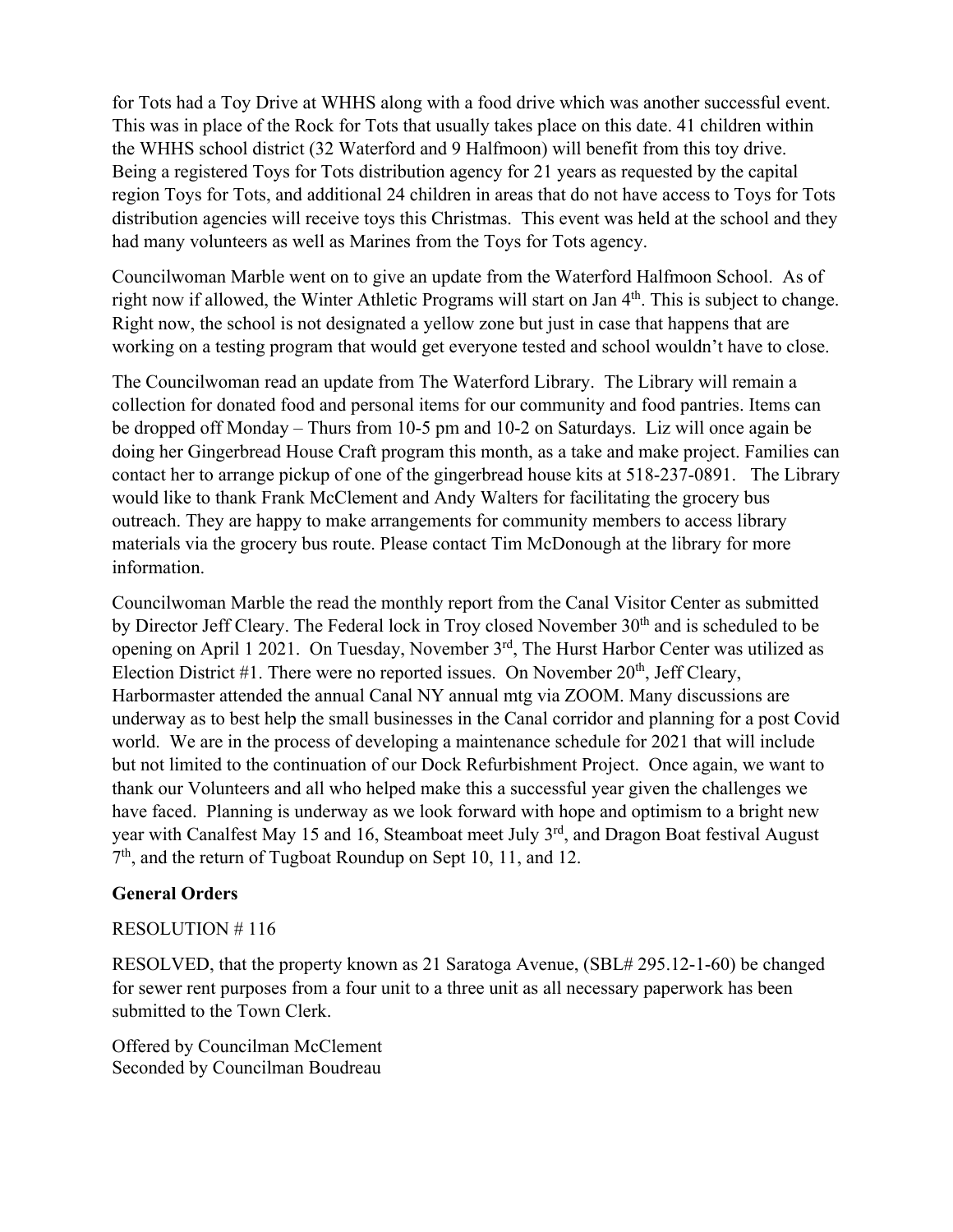Councilman Ball yes Councilman Boudreau yes Councilman Marble yes Councilman McClement yes Supervisor Lawler yes

#### **Other Business**

Supervisor Lawler stated he has an item to discuss under Other Business this evening. He participated in a Zoom meeting with CivicPlus today, Jeff Cleary and Pat Breen also sat in on the call. CivicPlus is a website platform who will help update our town website to a more mobile friendly website and allow it to be more accessible to those using mobile devices. The Supervisor went on to say that 60% of all internet traffic is done from a mobile device such as a cell phone or tablet. We want the Town website to be more user driven and make our website more accessible to residents. He asked CivicPlus to send us a scope of work and contract, the Board should have copies in front of them. The cost will be \$12,000 for the first year and \$2500 the next, they will handle all the content creation. The Supervisor went on to say that he understands this information is new and was just shared with the Board this evening. This whole process will take about 15 weeks. The Supervisor stated that he plans to speak with each Board member before this is acted upon. By passing a resolution to sign a contract tonight, it will allow the process to begin when and if the Board agrees. The Supervisor went on to say that CivicPlus only handles municipal websites, that is their only work. The Supervisor went on to say they were fortunate to get the meeting today with CivicPlus, this all happened quickly.

Supervisor Lawler stated that if the Board agrees to move forward with this contract, there will be a committee of volunteers from our Town Government to aid in gathering the information and content and providing it to the vendor.

There were no questions from the Board.

RESOLUTION # 117

RESOLVED, that the Town Board hereby authorizes the Town Supervisor to sign a contract with CivicPlus in the amount of \$12,000.

Offered by Supervisor Lawler Seconded by Councilman Marble

Councilman Ball yes Councilman Boudreau yes Councilman Marble yes Councilman McClement yes Supervisor Lawler yes

Councilman Boudreau added that due to Covid, the Museum remains closed to visitors.

Councilman Marble added that the Town now has a Community Tree in Soldiers and Sailors Park. This idea was brought to the Town by a group of residents, we had the Highway